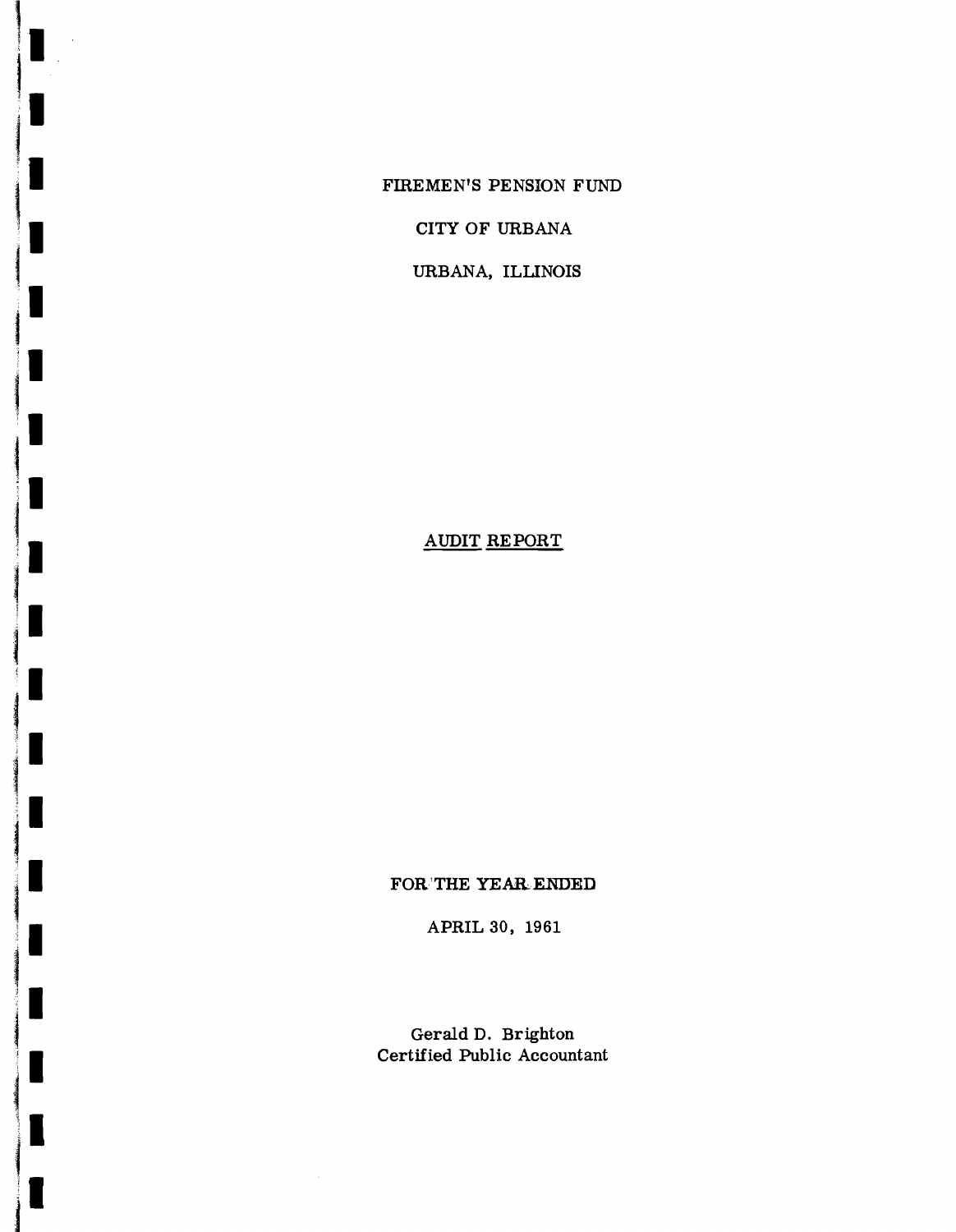May 19, 1961

Mr. GUy T. Frampton, President and Members of the Board of Trustees Firemen's Pension Fund Urbana, Illinois

### Gentlemen:

In accordance with our engagement, we have audited the accounts and financial records of the Firemen's Pension Fund of the City of Urbana for the fiscal year ended April 30, 1961.

In addition, we did certain bookkeeping work as follows:

- (a) Totalling cash receipts for the year.
- (b) Totalling cash disbursements for the year.
- (c) Making all ledger postings for the year.

We are submitting herewith our report including the following:

Comments and Recommendations

- Schedule I: Comparative Balance Sheets, April 30, 1961 and 1960.
- Schedule II: Comparative Statements of Revenue Receipts, Expenditures, and Fund Balance, for years ended April 30, 1961 and 1960.

Schedule III: Statement of Receipts and Disbursements, for year ended April 30, 1961.

Our examination was made in accordance with generally accepted auditing standards and accordingly included tests of the records and other auditing procedures appropriate in the circumstances.

In our opinion, the financial statements in the schedules above enumerated, attached to and forming a part of this report, fairly present the financial position of the Firemen's Pension Fund of the City of Urbana at April 30, 1961, and the results of operations for the fiscal year then ended, on a cash basis, in conformity with generally accepted municipal accounting principles on a basis consistent with the preceding year.

Respectfully submitted,

Respecting Summer.

Certified Public Accountant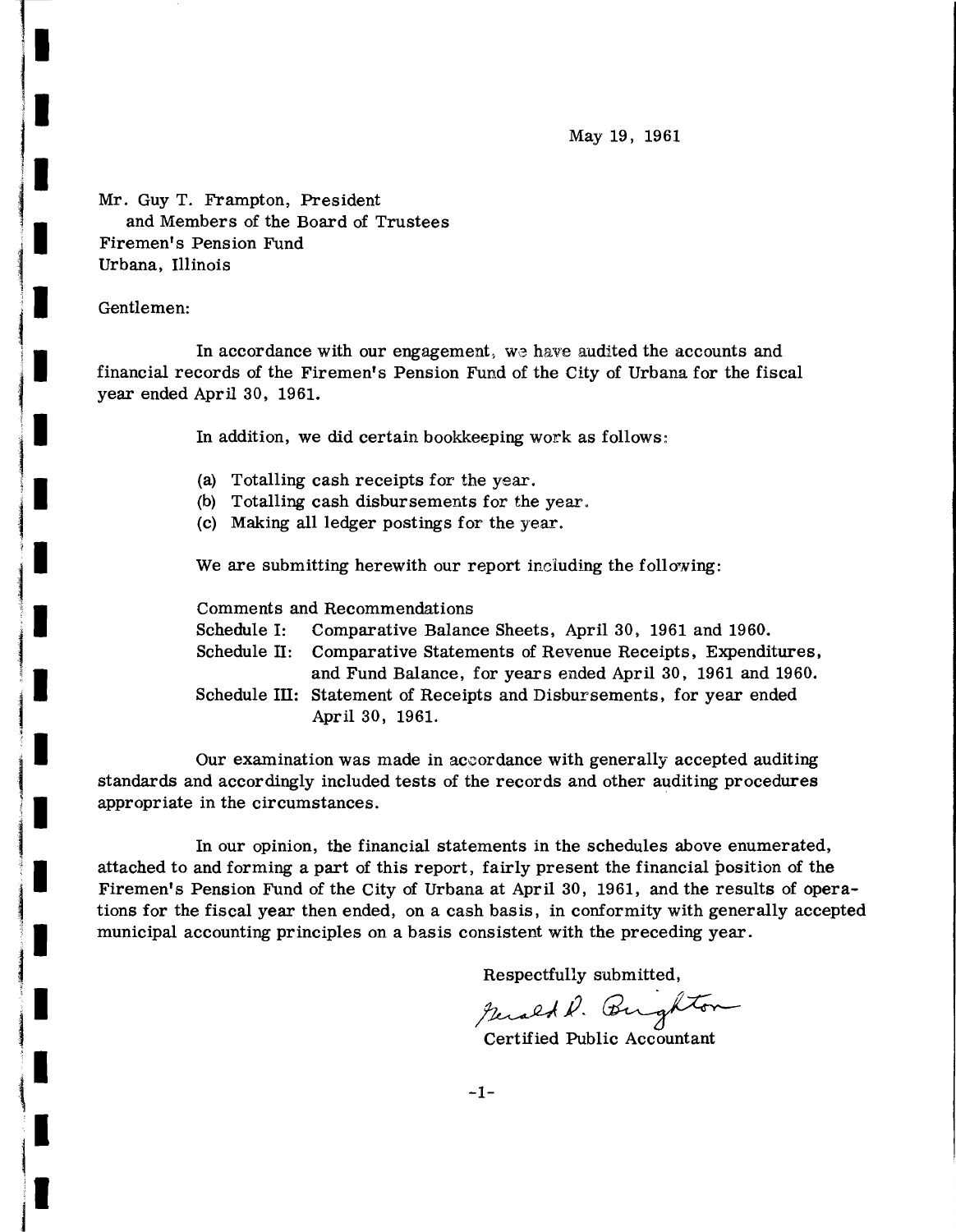#### COMMENTS AND RECOMMENDATIONS

The fund again showed a commendable increase this past year, \$4,806. 66. as shown in Schedule II, compared with  $$6,588.94$ , the year before. The increase would have been greater than last year except for a refund to a participant who resigned which amounted to  $$2,415.01$ . The tax levy was unchanged, being  $$6,000$  in each of the past two years, but investment income increased.

Considering the size of the Fire Department, twenty-three men, and the fact that several men are approaching retirement status, the fund balance increase was desirable and prudent. The fund is being well managed. A similar increase would be desirable each year for the forseeable future.

#### RECOMMENDED INVESTMENTS

Following our suggestion of last year, most of the cash of the fund was placed in interest-bearing investments in July, 1960, and a smaller bank account balance is being carried currently. The bank account balance on April 30, 1961 was the lowest, at \$5,293.16, that it has been on any April 30 for many years. This is good, because a free balance of not over \$1,000.00 would normally be enough at the beginning of any month to meet payments of the next.

Allowing for \$2,800.00 which is payable to the Police Pension Fund (see below), about \$2,000.00 now in the checking account could now be invested. Following the receipt of tax money in June, a further investment of about \$3,000.00 would seem advisable. This would be a total investment of about \$5,000.00 between now and the end of June.

#### RECOMMENDED TAX LEVY

The 1959 tax levy which was the one collected during the fiscal year ended April 30, 1961, was for  $$6,000$ . The 1960 levy approved in July, 1960 also for  $$6,000$ will be collected during the next fiscal year ending April 30, 1962. This levy will result in little or no growth in the fund because the present indication is that one or possibly two members will retire during the next fiscal year.

The 1961 levy, which is the one to be approved in the near future, should be increased to at least \$10,000 in order to continue to increase reserves against future retirements. The practice in recent years has been to maintain a relatively stable amount of levy so as to have only mild increases at times of increased pension load. This seems to us to be very sound practice.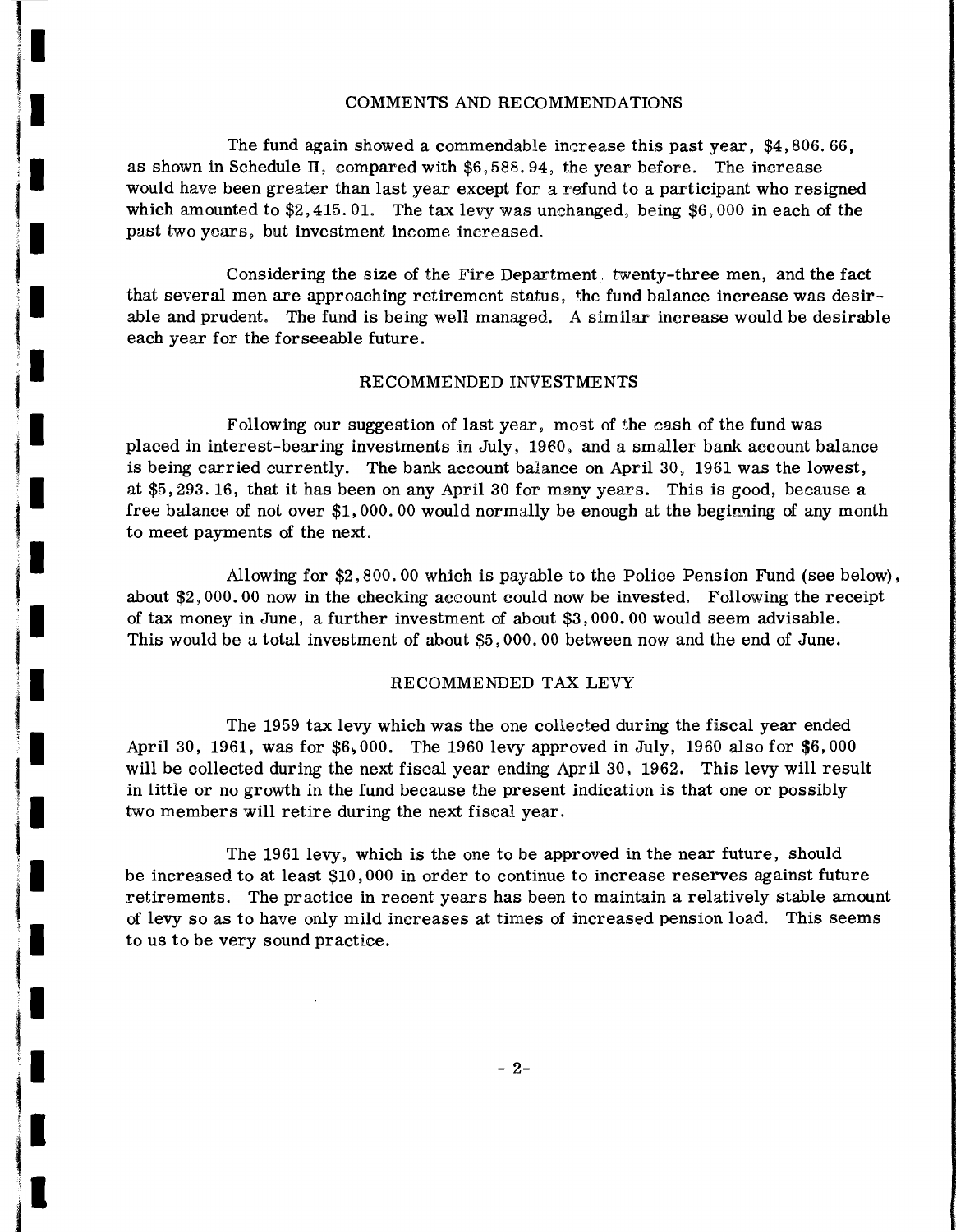#### DUE FROM GENERAL FUND

The City again paid \$600. 00 on its amount due. This leaves a balance of only \$759.92, which may be paid within the next year.

### PAYABLE TO POLICE PENSION FUND

At the time the City paid the above mentioned \$600. 00, it also made a payment of \$2,800.00 to the Police Pension Fund. This was deposited by the bank in the Firemen's Pension Account. We suggest that this amount be paid to the Police Pension Fund in the near future.

#### APPRECIATION

We wish to thank the Board members and City officials for their friendly cooperation.

The report schedules follow.

 $\mathbf{1}$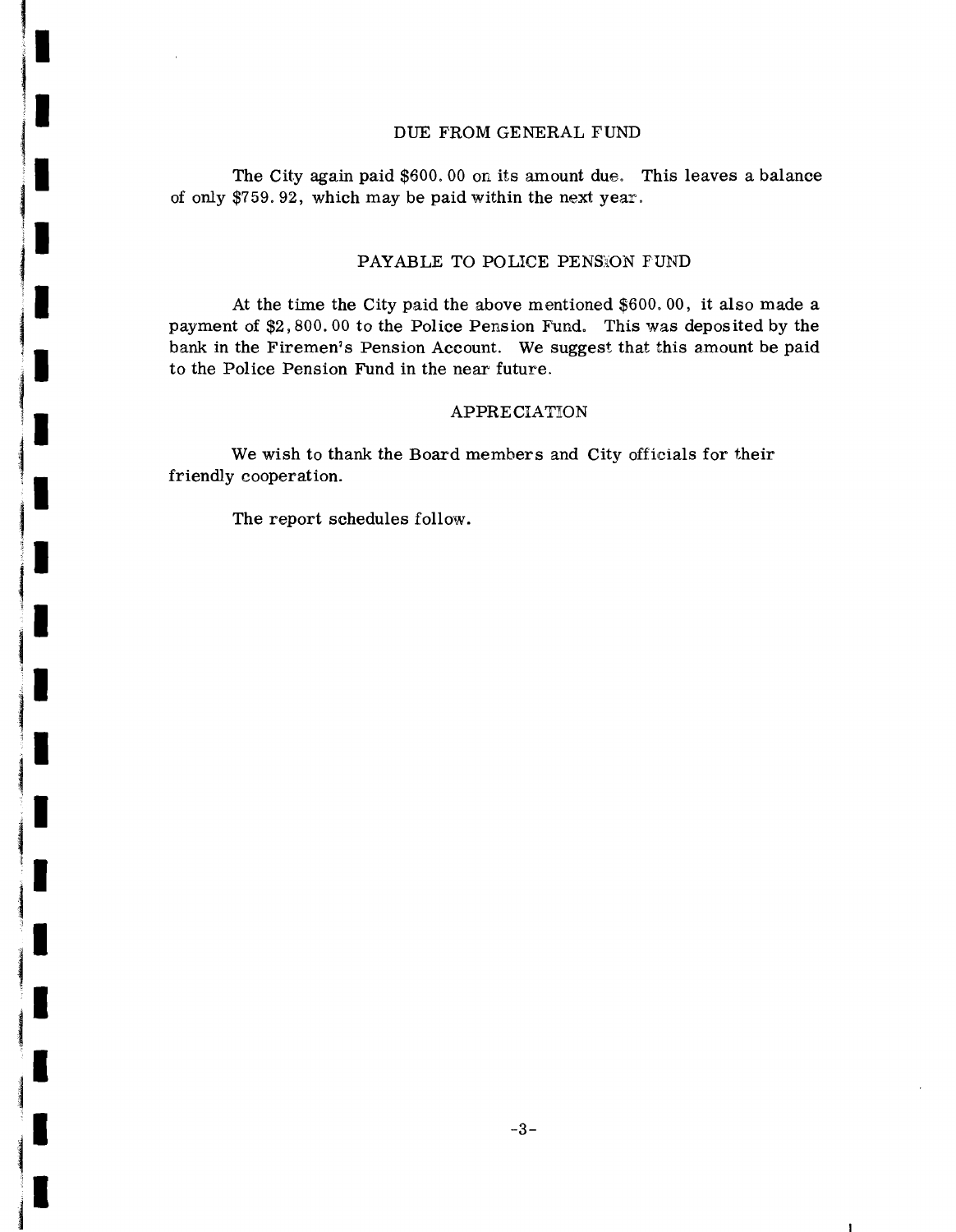## FIREMEN'S PENSION FUND

 $\bar{\lambda}$ 

I

۱

۰

## URBANA, ILLINOIS

## COMPARATIVE BALANCE SHEETS, APRIL 30, 1961 AND 1960

## ASSETS

|                                        | AS OF<br>4/30/61 | AS OF<br>4/30/60 |
|----------------------------------------|------------------|------------------|
| Cash in Bank                           | \$5,293.16       | \$8,163.20       |
| Savings Account in Bank                | 1,010.41         |                  |
| Shares in Savings and Loan (Cost)      | 21,000.00        | 21,000.00        |
| Investment in U.S. Bonds (Cost)        | 41,979.22        | 31, 912.93       |
| Investment in Stocks (Cost)            | 2,443.75         | 2,443.75         |
| Due from General Fund - City of Urbana | 759.92           | 1,359.92         |
| TOTAL                                  | \$72,486.46      | \$64,879.80      |

#### LIABILITIES AND FUND BALANCE

| Due to Police Pension Fund - Urbana |              | \$2,800.00      |                  |  |
|-------------------------------------|--------------|-----------------|------------------|--|
| Fund Balance:                       |              |                 |                  |  |
| Statutory reserve                   |              | $29,443.39$ (A) | $$29,443.39$ (A) |  |
| Amount in excess of reserve         |              | 40, 243.07      | 35, 436. 41      |  |
|                                     |              | \$69,686.46     | \$64,879.80      |  |
|                                     | <b>TOTAL</b> | \$72,486.46     | \$64,879.80      |  |

(A) The statutory reserve in no sense is intended to represent an actuarial figure. It does not represent a scientifically calculated amount required for future pensions.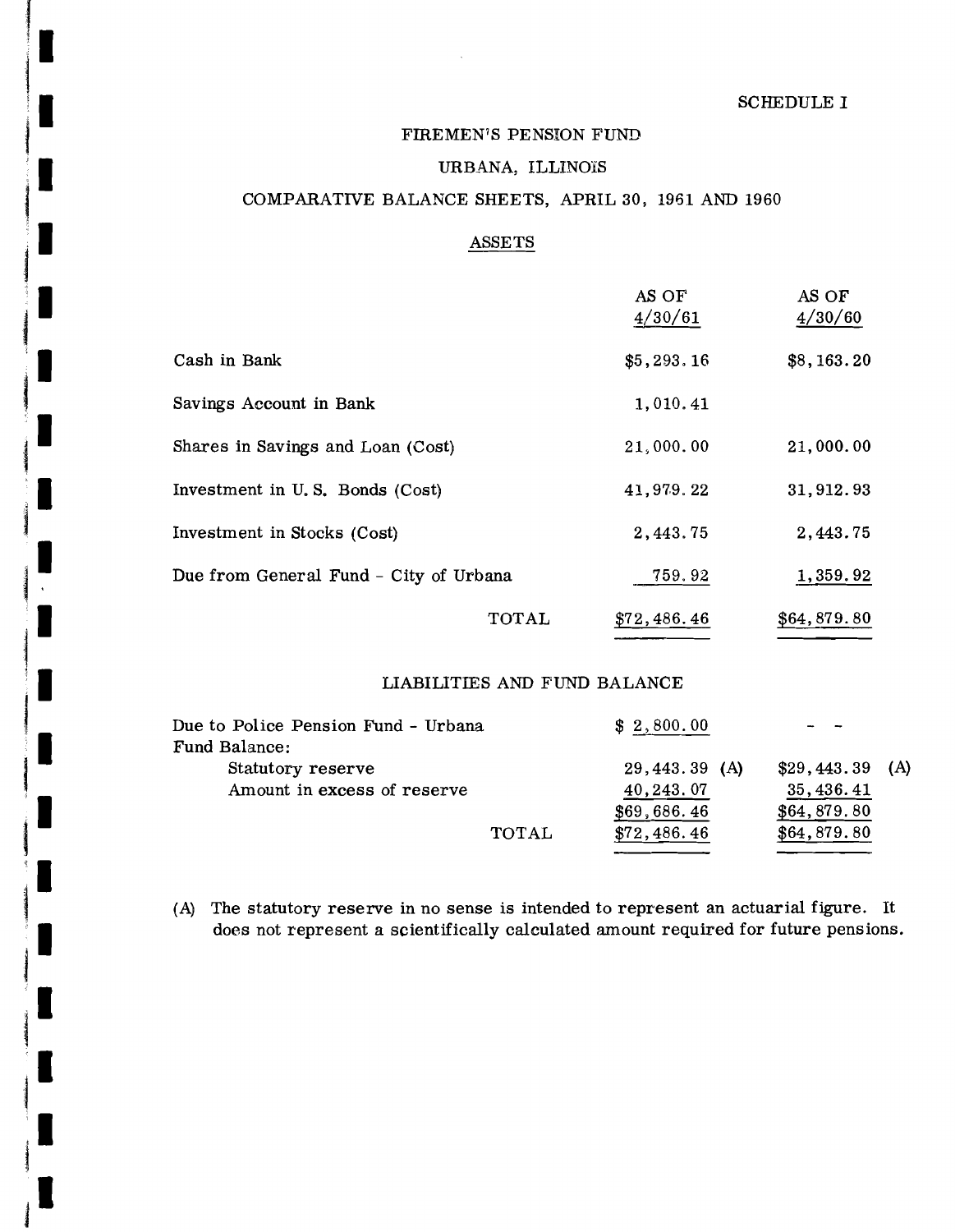## FIREMEN'S PENSION FUND COMPARATIVE STATEMENT OF REVENUE RECEIPTS, EXPENDITURES AND FUND BALANCE FOR YEARS ENDED APRIL 30, 1961 and 1960

|                                     | Year Ended<br>4/30/61 | Year Ended<br>4/30/60 |
|-------------------------------------|-----------------------|-----------------------|
| Revenue Receipts:                   |                       |                       |
| Taxes                               | \$6,006.81            | \$6,137.47            |
| Licenses                            | 243.98                | 255.77                |
| Salary deductions                   | 5,726.25              | 5,495.25              |
| Interest on U.S. Bonds              | 968.52                | 570.45                |
| Interest on Building and Loan       |                       |                       |
| Shares                              | 840.00                | 748.75                |
| Dividends                           | 170.00                | 147.50                |
| Interest on savings account         | 10.41                 |                       |
| Total                               | \$13,965.97           | \$13,355.19           |
| Expenditures:                       |                       |                       |
| Pensions paid                       | \$6,589.20            | \$6,589.20            |
| Auditing expense                    | 148.50                | 166.00                |
| Bank fees, and misc.                | 6.60                  | 11.05                 |
| Total                               | \$6,744.30            | \$6,766.25            |
| Excess of revenue over expenditures | \$7,221.67            | \$6,588.94            |
| Less refund to participant          | 2,415.01              |                       |
| Increase in Fund Balance            | \$4,806.66            | \$6,588.94            |
| Fund balance at beginning of year   | 164, 879. 80          | 58,290.86             |
| Fund balance at end of year         | \$69,686.46           | \$64,879.00           |